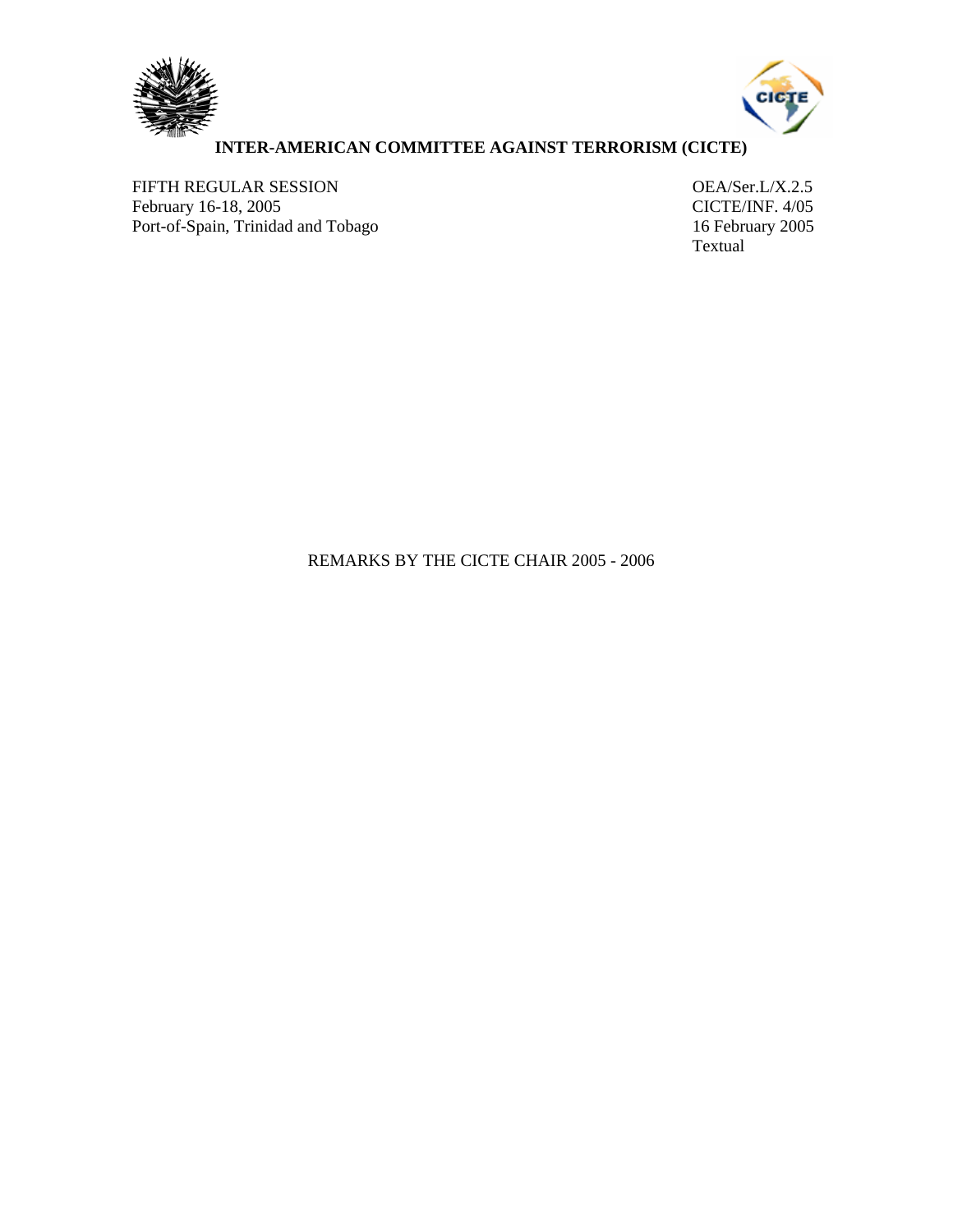## REMARKS BY THE CICTE CHAIR 2005 - 2006

- Honourable Acting Prime Minister, Dr. Lenny Saith;
- Your Excellency Dr. Elias Bluth, Under-Secretary for National Defense of Uruguay;
- Your Excellency Ambassador Luigi Einaudi, Acting Secretary General of the Organization of American States;
- Honourable Ministers and Vice-Ministers;
- Your Worship, The Mayor of Port-of-Spain, Mr. Murchison Brown;
- Distinguished Heads of Delegation and Ambassadors;
- Secretary of CICTE, Mr. Steven Monblatt;
- Distinguished Delegates;
- Specially Invited Guests;
- Ladies and Gentlemen:

The People and Government of the Republic of Trinidad and Tobago are deeply honoured to host this Fifth Regular Session of the Inter-American Committee against Terrorism.

As we gather today in the name of the peoples of the Americas, it may appear to be a mere coincidence of geography that we are on the island nation that links the chain of the twelve islandstates of the inter-American system and the landmass of the Hemisphere. I find it however not a coincidence but rather of unique significance, as our location serves to underscore the unity of purpose, commitment and action of the governments of the Americas in the continuing fight against terrorism.

It is an even greater honour for the Government of the Republic of Trinidad and Tobago to have been afforded the privilege of chairing CICTE. Consideration of our eventual candidacy for this position began more than a year ago, upon our assumption of the Vice-Chairmanship of CICTE. We are truly grateful to each one of the Member States for your encouragement and unwavering support.

On behalf of my Government, might I also convey our sincere appreciation for the already demonstrated good will, collaboration and efforts of each Member State, and of the OAS Secretariat, to ensure the success of this Fifth Regular Session of CICTE.

We look forward with assurance, to your continued support and understanding during our appointment as Chair, when we must continue to make manifest that in confronting the threat of terrorism we do so with full respect for the human rights and liberties of our citizens and the sovereignty of member states.

On September 21, 2001, the Ministers of Foreign Affairs of the Americas issued the following statement: *"Individually and collectively, we will deny terrorists the capacity to operate in this Hemisphere. This American family stands united."*

Along with our sister states in the OAS family, Trinidad and Tobago lost citizens and suffered deeply in the unprecedented and devastating tragedy of the brutal terrorist attacks on September 11, 2001, in our sister state of the United States of America. Indeed, those attacks brought to our minds afresh, our own frightening experience with similar violent activity here in Trinidad and